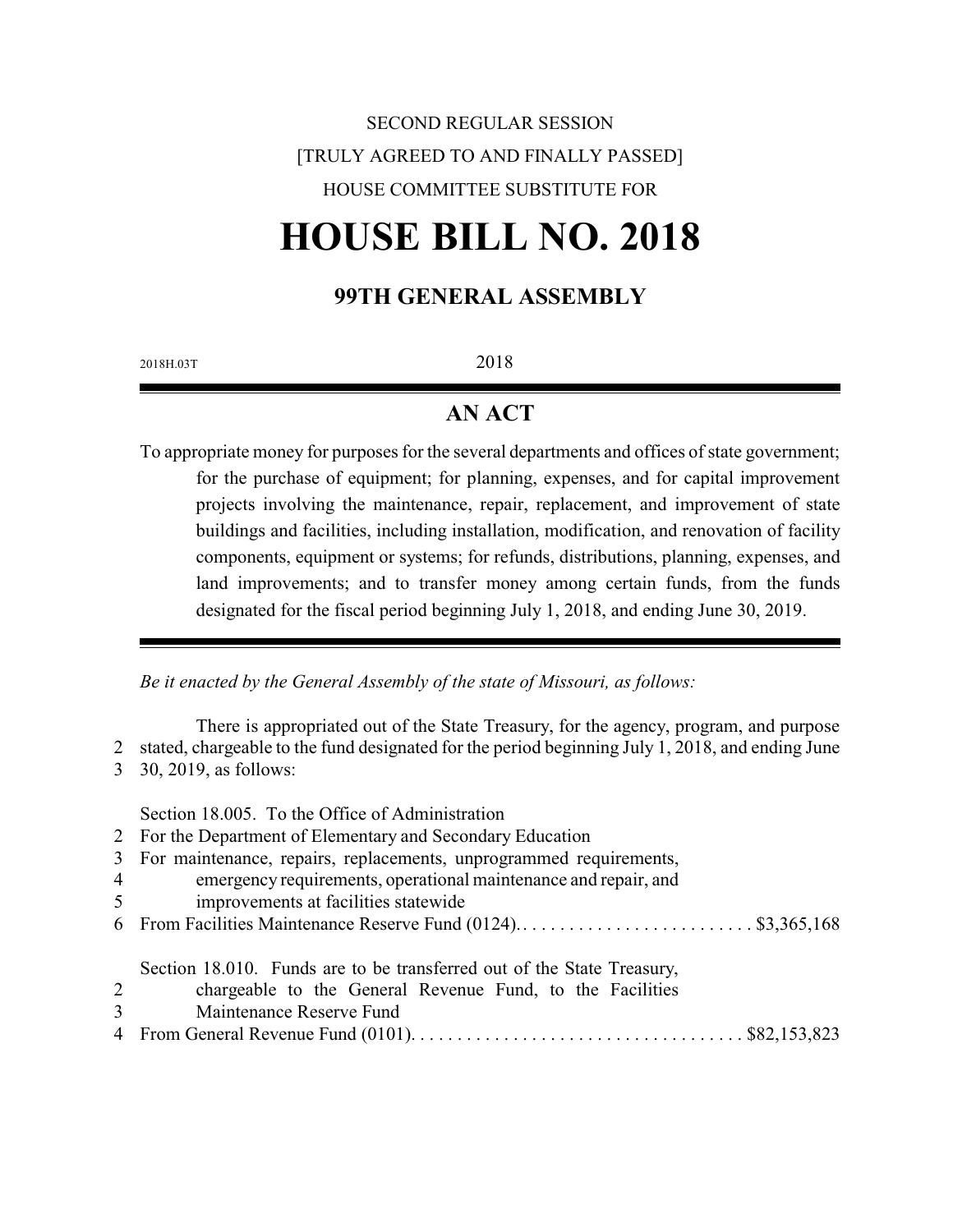- surveys, assessment, abatement, removal remediation, and management of hazardous materials and pollutants, energy 6 conservation, and project administration requirements for facilities
- statewide
- 8 From Facilities Maintenance Reserve Fund (0124)...............................\$17,073,940

Section 18.020. To the Office of Administration

|  | 2 For the Division of Facilities Management, Design and Construction                  |
|--|---------------------------------------------------------------------------------------|
|  | $\gamma$ . The contraction is constant confidence and contract contract functions and |

- For maintenance, repairs, replacements, unprogrammed requirements, emergency requirements, operational maintenance and repair, and
- improvements at the Capitol Complex
- From Facilities Maintenance Reserve Fund (0124).. . . . . . . . . . . . . . . . . . . . . . . . . \$5,288,018 From Board of Public Buildings Bond Proceeds Fund (Various). . . . . . . . . . . . . . 34,500,000 Total. . . . . . . . . . . . . . . . . . . . . . . . . . . . . . . . . . . . . . . . . . . . . . . . . . . . . . . . . . . . . \$39,788,018

Section 18.025. To the Office of Administration

- For the Department of Agriculture
- For maintenance, repairs, replacements, unprogrammed requirements,
- emergency requirements, operational maintenance and repair, and
- improvements at facilities statewide
- From Facilities Maintenance Reserve Fund (0124).. . . . . . . . . . . . . . . . . . . . . . . . . \$2,846,572

Section 18.030. To the Office of Administration

- For the Department of Natural Resources
- For maintenance, repairs, replacements, unprogrammed requirements,
- emergency requirements, operational maintenance and repair, and
- improvements at facilities statewide
- From Facilities Maintenance Reserve Fund (0124).. . . . . . . . . . . . . . . . . . . . . . . . . . \$702,804

Section 18.035. To the Department of Natural Resources

- For the Division of State Parks
- For state park and historic site capital improvement expenditures, including design, construction, renovation, maintenance, repairs, replacements, improvements, installation and replacement of interpretive exhibits, water and wastewater improvements, 7 maintenance and repair to existing roadways, parking areas, and<br>8 trails, restoration, and marketing of endangered historic properties. trails, restoration, and marketing of endangered historic properties, and expenditure of recoupments, donations, and grants From State Park Earnings Fund (0415). . . . . . . . . . . . . . . . . . . . . . . . . . . . . . . . . . . \$9,150,000 From Parks Sales Tax Fund (0613). . . . . . . . . . . . . . . . . . . . . . . . . . . . . . . . . . . . . . . 5,150,000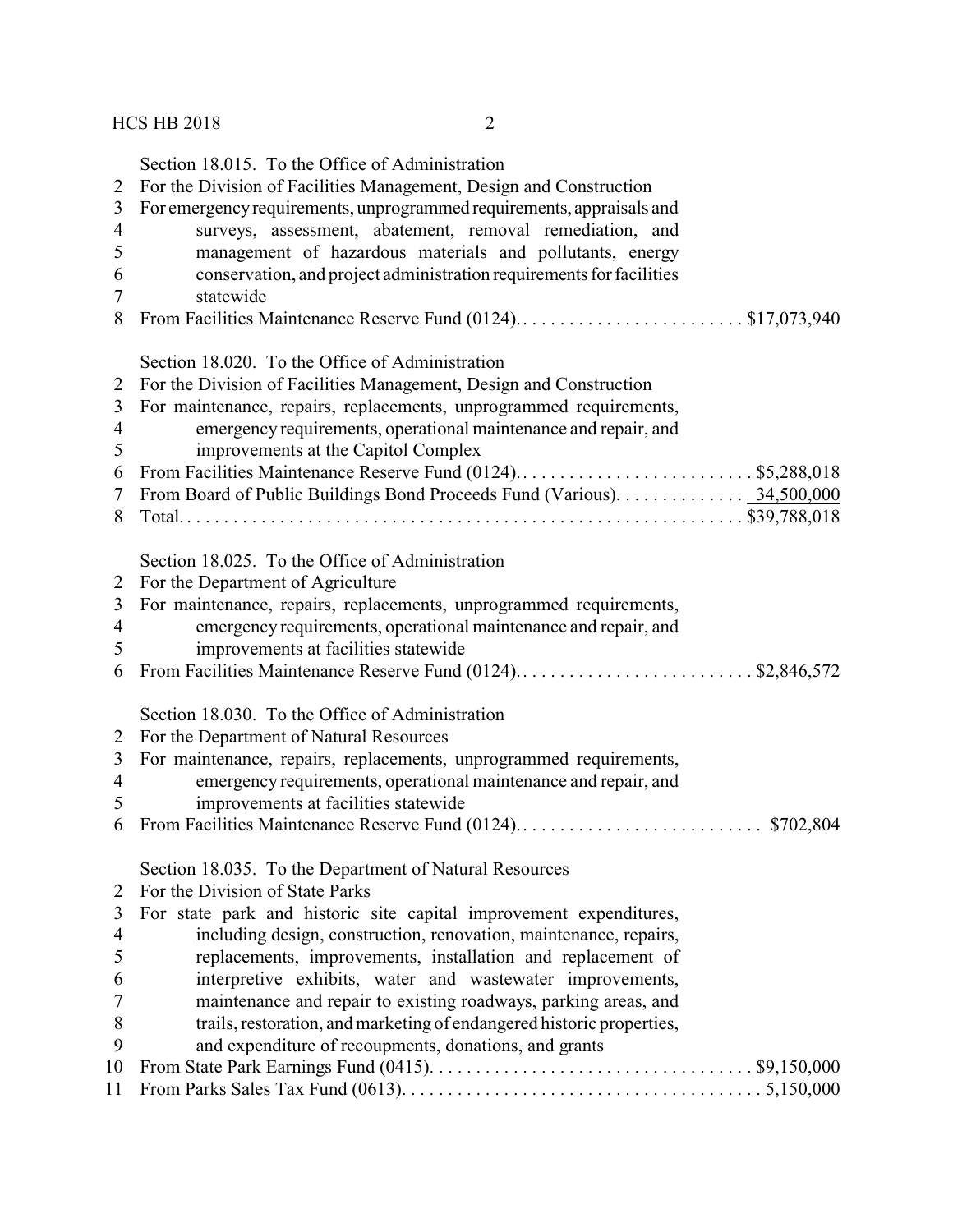#### HCS HB 2018 3

| 12<br>13 |                                                                            |
|----------|----------------------------------------------------------------------------|
| 14       |                                                                            |
|          | Section 18.040. To the Office of Administration                            |
| 2        | For the Department of Conservation                                         |
| 3        | For stream access development; lake site development; financial            |
| 4        | assistance to other public agencies or in partnership with other           |
| 5        | public agencies; for major improvements and repairs (including             |
| 6        | materials, supplies, and labor) to buildings, roads, hatcheries, and       |
| 7        | other departmental structures; and for soil conservation activities,       |
| 8        | erosion control, and land improvement on department land                   |
| 9        |                                                                            |
|          | Section 18.045. To the Office of Administration                            |
| 2        | For the Department of Public Safety                                        |
| 3        | For repairs, replacements, and improvements at Missouri State Highway      |
| 4        | Patrol facilities statewide                                                |
| 5        | From State Highways and Transportation Department Fund (0644)\$3,777,769   |
|          |                                                                            |
|          | Section 18.050. To the Office of Administration                            |
| 2        | For the Department of Public Safety                                        |
| 3        | For repairs, replacements, and improvements at state veterans' homes       |
| 4        | From Veterans Commission Capital Improvement Trust Fund (0304) \$5,135,739 |
|          | Section 18.055. To the Office of Administration                            |
| 2        | For the Adjutant General - Missouri National Guard                         |
| 3        | For maintenance and repair at National Guard facilities statewide          |
| 4        | From Facilities Maintenance Reserve Fund (0124)\$3,171,205                 |
|          | Section 18.060. To the Office of Administration                            |
| 2        | For the Department of Corrections                                          |
| 3        | For maintenance, repairs, replacements, unprogrammed requirements,         |
| 4        | emergency requirements, operational maintenance and repair, and            |
| 5        | improvements at facilities statewide                                       |
| 6        | From Facilities Maintenance Reserve Fund (0124)\$14,548,109                |
|          | Section 18.065. To the Office of Administration                            |
| 2        | For the Department of Mental Health                                        |
| 3        | For maintenance, repairs, replacements, unprogrammed requirements,         |
| 4        | emergency requirements, operational maintenance and repair, and            |
| 5        | improvements at facilities statewide                                       |
| 6        | From Facilities Maintenance Reserve Fund (0124)\$11,147,946                |